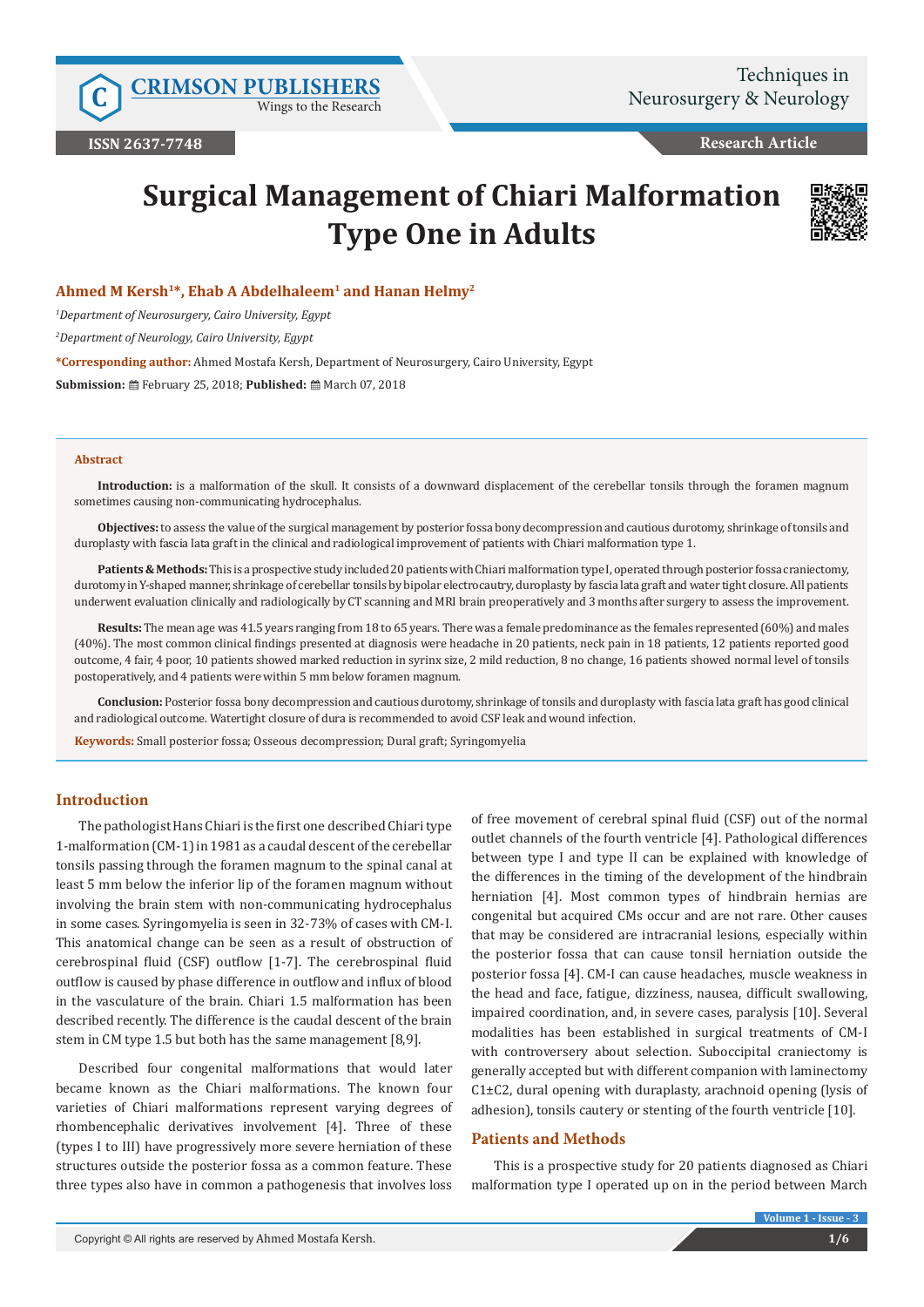2012 to June 2015 at Neurosurgery Department of Cairo University Hospitals. Inclusion criteria were patients between 18-65 years old, symptomatic with progressive course without high medical risk. The study excluded patients out of age range, asymptomatic patients, symptomatic patients with stationary course or patients with severe medical condition.

All patients' data were collected preoperatively regarding age, sex, medical history, present history, general examination, ophthalmologic assessment and full neurological examinations. All patients were investigated by CT brain, MRI brain with follow up by CT brain in the first 24 hours postoperatively and follow up MRI 3 months later.

In this study, after formal consent and discussion of the procedure and the prognosis, all patients were operated through midline neck incision, craniectomy, durotomy in y shaped manner. The immediate postoperative data was evaluated in all patients and then patients were followed subsequently as outpatient, 3-6 months later. The evaluation was done both clinically regarding any improvement or deterioration in the symptomatology and radiologically (MRI & CT scan) to detect any ventriculomegaly or enlargement of syrinx.

### **Results**

#### **Age and sex distribution**

The mean age at the time of surgery for the studied group was 41.5 years ranging from 18 to 65 years. There was a female predominance as 12 patients were females (60%) and 8 patients were males (40%) which provide a female/male ratio of (1.5/1) (Table 1 & 2).

**Table 1:** Showing number of male and females case.

| Number of female cases |  |
|------------------------|--|
| Number of male cases   |  |

**Table 2:** Showing the range of age at diagnosis.

| <b>Number</b> | Range of age of diagnosed patients |
|---------------|------------------------------------|
| 10            | $18 - 30$                          |
|               | $31 - 40$                          |
| n             | $41 - 50$                          |
|               | 51-65                              |

#### **Clinical presentation**

**Table 3:** Showing the presenting clinical picture at diagnosis.

| <b>Clinical presentation</b>         | <b>Number of patients</b> | Percentage % |
|--------------------------------------|---------------------------|--------------|
| Headache                             | 20                        | 100          |
| Neck pain                            | 18                        | 90           |
| Dizziness & fatigue                  | 14                        | 70           |
| Extremities numbness &<br>parathesia | 12                        | 60           |
| Weakness of fine movements           | 8                         | 40           |
| Sphincteric dysfunction              | 4                         | 20           |
| Cerebellar dysfunction               | 4                         | 20           |

The most common clinical findings presented at diagnosis were headache in 20 patients, neck pain in 18 patients, dizziness and fatigue in 14, extremities numbness and parathesia in 12 patients, weakness of fine movements in 8 patients, sphincteric manifestation in 4 patients, cerebellar dysfunction in 4 patients (Table 3 & Figure 1).



## **Clinical outcome**

It was assessed as:

a) Good: patients having marked improvement with no residual symptoms causing any sort of disability.

b) Fair: patients having residual symptoms causing mild disability in performing their usual daily activities.

c) Poor: patients having no improvement at all [11] (Table 4).

Table 4: Showing clinical outcome after surgery.

| <b>Number</b> | <b>Clinical outcome</b> |
|---------------|-------------------------|
| 12            | Good                    |
|               | Fair                    |
|               | Poor                    |

In this study, 12 patients reported good outcome, 4 fair, 4 poor.

## **Size of the syrinx**



**Figure 2:** Preoperative/postoperative MRI showing the reduction of syrinx.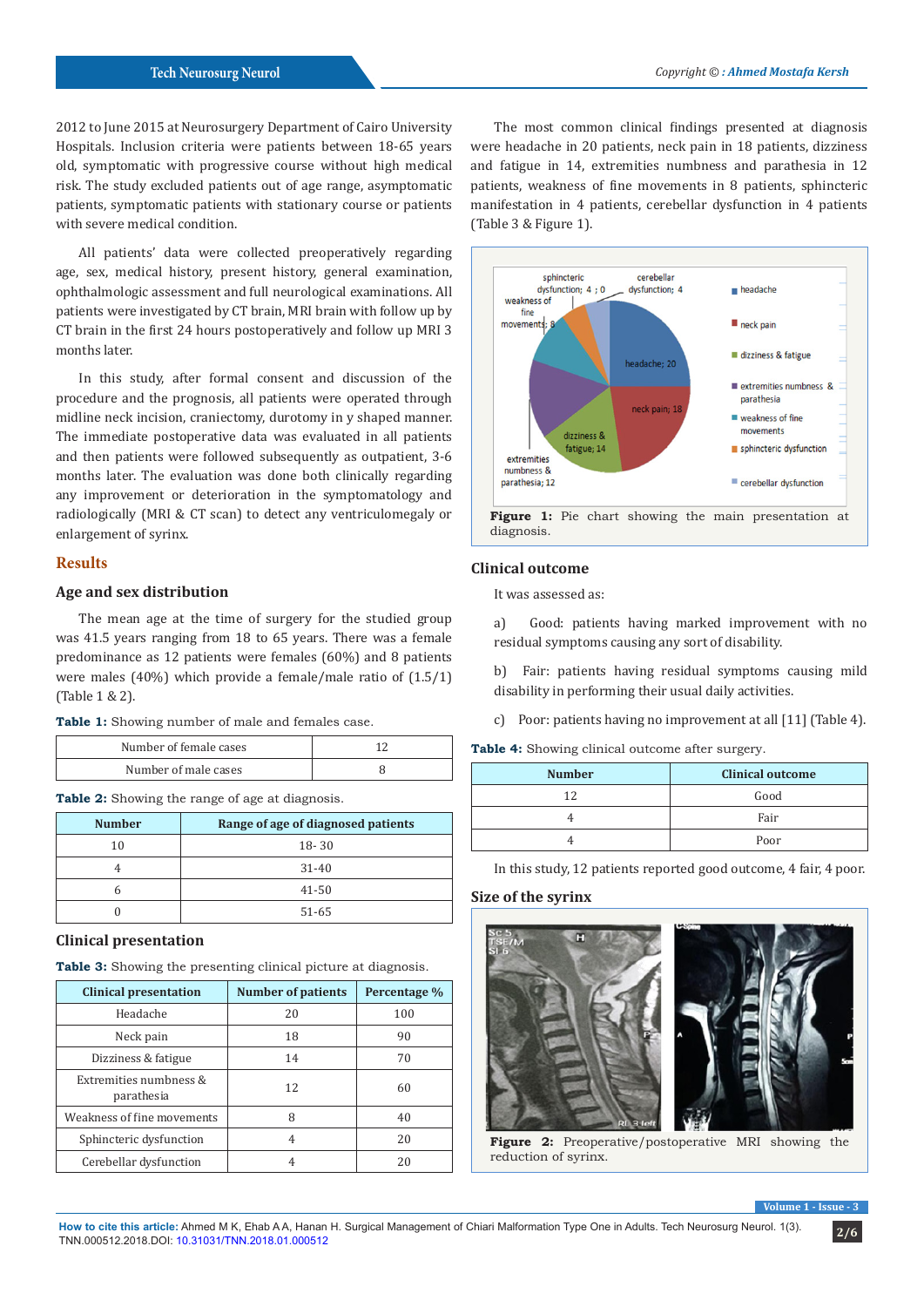In evaluation of the syrinx size postoperatively in this study, 10 patients showed marked reduction, 2 mild reduction, 8 no change (Figure 2) (Table 5).

**Table 5:** Showing the size of the syrinx after surgery.

| <b>Number</b> | Size of syrinx   |
|---------------|------------------|
| 10            | Marked reduction |
|               | Mild reduction   |
|               | No change        |

# **Level of the tonsils**

In evaluation of the lower border of the tonsils after shrinkage by bipolar electrocautry postoperatively in this study, 16 patients showed normal level, and 4 patients were within 5 mm below foramen magnum (Table 6).

**Table 6:** Showing the lower level of tonsils postoperative.

| <b>Number</b> | Level of tonsils radiologically post-<br>operative |
|---------------|----------------------------------------------------|
| 16            | Normal level                                       |
|               | Within 5 mm below foramen magnum                   |

# **Discussion**



**Figure 3:** Sagittal T1-weighted MR image of the craniocervical & upper thoracic spine showing herniation of cerebellar tonsils and a low-lying obex characteristic of Chiari malformation.

The pathologist Hans Chiari is the first one described Chiari type 1-malformation (CM-1) in 1981 as a caudal descent of the cerebellar tonsils passing through the foramen magnum to the spinal canal at least 5 mm below the inferior lip of the foramen magnum without involving the brain stem with non-communicating hydrocephalus in some cases. Syringomyelia is seen in 32-73% of cases with CM-I (Figure 3 & 4). This anatomical change can be seen as a result of obstruction of cerebrospinal fluid (CSF) outflow [1-7].

In this study, 20 patients had been diagnosed as Chiari type 1 primarily were studied prospectively to assess the value of the

surgical management by posterior fossa bony decompression and cautious durotomy, shrinkage of the tonsils and duroplasty with fascia lata graft in the clinical and radiological improvement. Chiari type 1 malformation was found to affect females more than males as it showed 12 females (60%) were affected against 8 males (40%), with a female/male ratio 1.5/1. This results like Juan et al. [12] results in 2001 that reported female predominance [12]. Also in current study, age distribution ranged between 18 to 30 years in10 patients (50%), six patients (30%) were in the age group, which extended from 41 to 50 years which coincident with Juan et al. [12] that reported most of cases were adolescent [12].



**Figure 4:** T2-weighted MR images of the spinal cord showing a holocord syrinx.

In this study, the most common clinical findings presented at diagnosis were headache in 20 patients, neck pain in 18 patients, dizziness and fatigue in 14 cases, extremities numbness and parathesia in 12 cases and these results were coincident with Kamal [11] study in which headache occurred in 100% of cases, neck pain in 89% of cases, dizziness and fatigue in 83%, numbness in 72% [11].

In an evaluation of symptomatic outcome after decompression surgery for Chiari type I malformation, forty to eighty-five percent of patients present with suboccipital or occipital headaches, frequently exacerbated by cough or valsalva or cough [13]. Zhang ZQ [14] reported incidence of CM-1 is 0.5-0.77% based on large series of MRIs in retrospective study of 316 patients treated surgically but incidence increased with advances and increase utility of MRI especially in children [14]. In current study, sagittal T2 cut in MRI craniocervical junction was the gold standard in diagnosis. The American Association of Neurological Surgeons (AANS) reports that syringomyelia and Chiari are often misdiagnosed clinically as Chiari and syringomyelia are frequently mistaken for chronic fatigue syndrome or fibromyalgia and this make challenging in diagnosis and treatment also chronic headaches and muscle weaknesses in some cases can be treated as psychosomatic symptoms [15].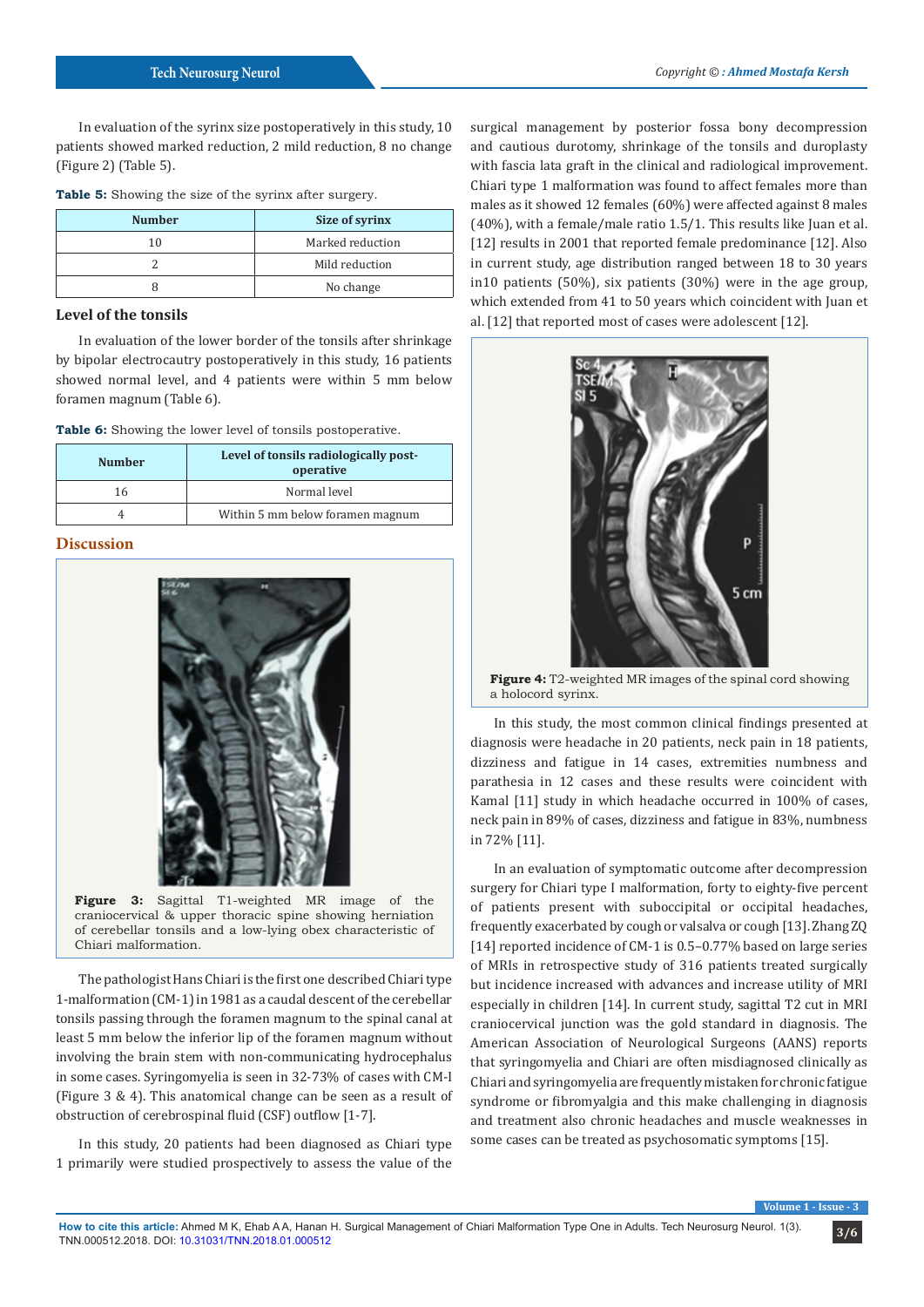Ghassan Bejjani [16] reported that "real psychological problems can happened in some patients of Chiari if they are undiagnosed for long time and this complicate the treatment more [16]. In this study, 12 patients reported marked improvement after surgery, 4 reported fair improvement & 4 were poor.

This is close to Mueller et al. [17] in which 84% report marked and fair improvement [17]. Since Dr. Hans Chiari 1891 described Chiari type 1 malformation, many surgical procedures has been advocated for treatment of this condition, posterior fossa osseous decompression was mandatory needed either alone or in addition to many other techniques as: durotomy, duroplasty, dissection of the arachnoid bands and the outlet foramina of 4th ventricle, obex plugging, tonsillar shrinkage or resection [3].

Syringomyelia associated with Chiari type 1 malformation has a debate regarding the ideal procedure required for treatment as plugging of the obex & placement of syringe-peritoneal shunt [18]. Yet, craniocervical decompression became the preferred procedure as it is directed toward permanent elimination for the pathophysiology of this disorder with least risk [19].

In this prospective study, posterior fossa decompression, durotomy, tonsillar shrinkage until restoration of its normal level and duroplasty with fascia lata was performed to all patients.

Regarding the extent of osseous resection, Sindou et al. [20] proposed wide posterior fossa craniectomy with extreme lateral resection of the posterior edges of the foramen magnum to the occipital condyles then duroplasty without manipulation of the arachnoid, reporting good results and minimal complication [20]. Klekamp et al. [3], advocated much better results by small posterior fossa craniectomy with great importance preventing subsequent risk of cerebellar subsidence and symptoms recurrence [3].

Krieger et al. [21] recommended durotomy without duroplasty with comparing results to other authors who insisted the duroplasty to prevent postoperative scarring with maintaining integrity of CSF flow around foramen magnum and this was achieved in our study by grafting using fascia lata which is preferred than pericranial graft as it provides good area for dural grafting allowing enough room by its redundancy in the craniocervical area [21].

Although, arachnoid dissection is not recommended by some authors who preferred to leave the arachnoid intact to prevent spillage of blood into the subarachnoid space then arachnoiditis and readhesion [20]. Yet, these procedure was recommended by many authors who clarified the importance of arachnoid opening and dissection of arachnoid bands in the area of foramen magnum to allow free flow of CSF through outlet foramina of 4th ventricle [22].

Vidal CH [23] reported better results and less complications in patients treated by bony and dural decompression only without any violation to the arachnoid after comparison in 32 patients divided into 2 groups, first group treated with decompression without arachnoid violation and the second with tonsils manipulation and magendi opening [23].

Sub-pial tonsillar resection although reported to have good results in improving the volume mismatch of the posterior fossa, was not attempted in this study and substituted with induction of tonsillar shrinkage by bipolar coagulation of the preserved pial covering of the tonsils, giving highly comparable results without risk of arterial injury e.g. PICA [24].

Plugging of the obex was previously suggested relying on the hydro-dynamic theory of Gardner for treating associated syringomyelia [25], but recently it was found to be ineffective treatment in addition to its risk of brain stem injury, hence the procedure was excluded from our study reporting good results without any additional procedure in our scoop of follow up of the study.

In a retrospective analyzed consecutive series of 66 patients (mean patient age 15 years, range 1-53 years) done in Department of Pediatric Neurosurgery, Beth Israel Medical Center, Singer Division, New York by Juan C Alzate et al. [12]. The uniform posterior craniovertebral decompression, microsurgical reduction of the cerebellar tonsils, and dural closure using synthetic graft [12]. In Juan et al. [12] study, 32 patients presented by Chiari I malformation alone, and in 34 patients it was present in combination with syringomyelia. Clinical findings included pain, neurological deficits, and spinal deformity. The presence of syringomyelia was significantly associated with the presence of scoliosis [12].

In 22 of the 34 patients with syringomyelia, a syringosubarachnoid shunt was also placed. The mean follow-up period was 24 months (range 3-95 months). Excellent outcome was achieved in 54 patients (82%) and good outcome in 12 (18%). In no patient were symptoms unchanged or worse at followup examination, including four patients who initially required a second operation for persistent syringomyelia. Pain was more likely to resolve than sensory and motor deficits after decompressive surgery [12]. Radiological examination revealed normalization of tonsillar position in all patients. The syrinx had disappeared in 15 cases, was decreased in size in 17, and remained unchanged in two [12].

The treatment of type 1 Chiari malformation (CM-1) with posterior fossa decompression without (PFD) or with duraplasty (PFDD) is in debate. Analysis study by Shweikeh F [26] included a national sample of CM-1 patients operated between 2000 and 2009, 1593 patients underwent PFDD while 1056 patients underwent PFDD with conclusion of higher risk of complications and reoperatios and economic cost in PFDD than PFD. Overall, this study reveals that PFD is more favorable for CM -1, though it would be prudent to conduct a prospective trial, as this analysis is limited by data on preoperative presentations and long-term outcomes [26].

In a study done by Deng X et al. [27] including 152 patients diagnosed as CMI who received Small-bone-window posterior fossa decompression (SPFD) starting from January 2008 to September 2009. All the patients underwent combined surgical procedures by a small-bone-window sub-occipital decompression (diameter,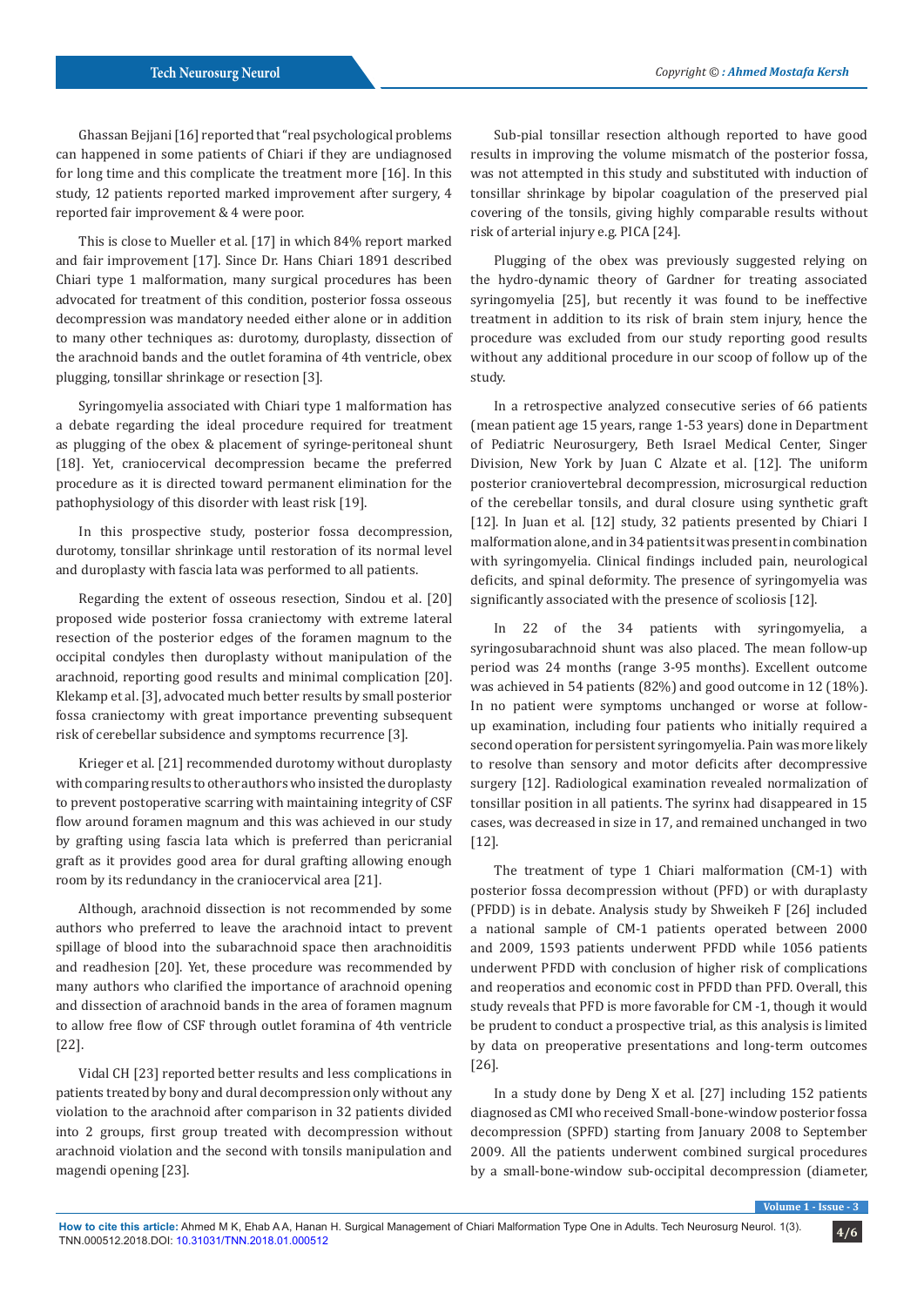2.5-3cm) and C1 laminectomy (1.5-2cm wide) then duraplasty with an autologous graft. Clinical assessment, radiological features and follow-up data through a six-year span were analyzed with average follow-up time was 74 months. Symptoms improved in 126 patients (82.9%), stay stationary in 21 patients (13.8%), and more deterioration in 5 patients (3.3%) with no reported mortality. Postsurgical magnetic resonance (MR) images were done in all patients. Preoperatively MRI of 112 patients showed syringomyelia (SM), and the follow-up MR images documented obvious reduction of these syrinx in 73 patients (65.2%) and 39 patients (34.8%) has no significant change. Additionally, was observed in 92 patients (85.2%) showed cistern magna enlargement [27].

In current study, we had CSF leak and wound infection in only one case with no neurological deficits post-operatively, no instability no need for resurgery and no mortality and these results coincident with results of Deng X and Kamal [13,27].

### **Conclusion**

CM-1 can be managed safely with posterior fossa decompression with duroplasty using fascia lata after electrocautery of the tonsils followed by water tight closure of the dura and this procedure has less complications and mortality when it is done by perfect skilled hand surgeon in well qualified hospital.

#### **References**

- 1. Rosenbaum RB, DP Ciaverella (2004) Neurology in Clinical Practice. Butterworth Heinemann pp. 2192-2193.
- 2. [Goel A, Bhatjiwale M, Desai K \(1998\) Basilar invagination: a study based](https://www.ncbi.nlm.nih.gov/pubmed/9609289)  [on 190 surgically treated patients. J Neurosurg 88\(6\): 962-968.](https://www.ncbi.nlm.nih.gov/pubmed/9609289)
- 3. [Klekamp J, Batzdorf U, Samii M, Bothe HW \(1996\) The surgical treatment](https://www.ncbi.nlm.nih.gov/pubmed/8869706)  [of Chiari 1 malformation. Acta Neurochir \(Wein\) 138\(7\): 788-801.](https://www.ncbi.nlm.nih.gov/pubmed/8869706)
- 4. [Milhorat TH, Chou MW, Trinidad EM, Kula RW, Mandell M, et al. \(1999\)](https://www.ncbi.nlm.nih.gov/pubmed/10232534)  [Chiari malformation redefined: clinical and radiographic findings for](https://www.ncbi.nlm.nih.gov/pubmed/10232534)  [364 symptomatic patients. Neurosugery 44\(5\): 1005-1017.](https://www.ncbi.nlm.nih.gov/pubmed/10232534)
- 5. [Paul KS, Lye RH, Strang FA, Dutton J \(1983\) Arnold–Chiari malformation.](https://www.ncbi.nlm.nih.gov/pubmed/6848674)  [Review of 71 cases. J Neurosurg 58\(2\): 183-187.](https://www.ncbi.nlm.nih.gov/pubmed/6848674)
- 6. Vanaclocha V, Saiz-Sapena N (1997) Duroplast with freezedried cadaveric dura versus occipital pericranium for Chiari type 1malformation: comparative study. Acta Neurochir (Wein) 139: 112- 119.
- 7. [Vanaclocha V, Saiz-Sapena N, Garcia-Casasola MC \(1997\) Surgical](https://www.ncbi.nlm.nih.gov/pubmed/9248587)  [technique for craniocervical decompression in syringomyelia associated](https://www.ncbi.nlm.nih.gov/pubmed/9248587)  [with Chiari type 1 malformation. Acta Neurochir \(Wein\) 139\(6\): 529-](https://www.ncbi.nlm.nih.gov/pubmed/9248587) [539.](https://www.ncbi.nlm.nih.gov/pubmed/9248587)
- 8. [Tubbs RS, Iskandar BJ, Bartolucci AA, Oakes WJ \(2004\) A critical analysis](https://www.ncbi.nlm.nih.gov/pubmed/15835105)  [of the Chiari 1.5 malformation. J Neurosurg 101\(2 Suppl\): 179-183.](https://www.ncbi.nlm.nih.gov/pubmed/15835105)
- 9. [Tubbs RS, McGirt MJ, Oakes WJ \(2003\) Surgical experience in 130](https://www.ncbi.nlm.nih.gov/pubmed/12924703)  [pediatric patients with Chiari 1 malformations. J Neurosurg 99\(2\): 291-](https://www.ncbi.nlm.nih.gov/pubmed/12924703) [296.](https://www.ncbi.nlm.nih.gov/pubmed/12924703)
- 10. [Siasios J, Kapsalaki EZ, Fountas KN \(2012\) Surgical management of](https://www.ncbi.nlm.nih.gov/pubmed/22811732/)  [patients with Chiari 1 malformation. Int J Pediatr 2012: 640127.](https://www.ncbi.nlm.nih.gov/pubmed/22811732/)
- 11. Hazem M Kamal (2009) Management of Chiari malformation type 1. Egyptian Journal of Neurosurgery 24: 19-30.
- 12. [Alzate JC, Kothbauer KF, Jallo GI, Epstein FJ \(2001\) Treatment of Chiari](https://www.ncbi.nlm.nih.gov/pubmed/16724813) [type 1 malformation in patients with and without syringomyelia: a](https://www.ncbi.nlm.nih.gov/pubmed/16724813) [Consecutive series of 66 cases. Neurosurg Focus 11\(1\): E3.](https://www.ncbi.nlm.nih.gov/pubmed/16724813)
- 13. [Kalb S, Perez-Orribo L, Mahan M, Theodore N, Nakaji P, et al. \(2012\)](https://www.ncbi.nlm.nih.gov/pubmed/22771142) [Evaluation of operative procedures for symptomatic outcome after](https://www.ncbi.nlm.nih.gov/pubmed/22771142) [decompression surgery for Chiari type 1 malformation. J Chin Neurosci](https://www.ncbi.nlm.nih.gov/pubmed/22771142) [19\(9\): 1268-1272.](https://www.ncbi.nlm.nih.gov/pubmed/22771142)
- 14. [Zhang ZQ, Chen YQ, Chen YA, Wu X, Wang YB \(2008\) Chiari 1 malformation](https://www.ncbi.nlm.nih.gov/pubmed/18026173) [associated with syringomyelia: a retrospective study of 316 surgically](https://www.ncbi.nlm.nih.gov/pubmed/18026173) [treated patients. Spinal Cord 46\(5\): 358-363.](https://www.ncbi.nlm.nih.gov/pubmed/18026173)
- 15. [Haroun RI, Guarnieri M, Meadow JJ, Kraut M, Carson BS \(2000\) Current](https://www.ncbi.nlm.nih.gov/pubmed/11182642) [opinions for the treatment of syringomyelia and Chiari malformation:](https://www.ncbi.nlm.nih.gov/pubmed/11182642) [survey of the Pediatric Section of the A merican Association of](https://www.ncbi.nlm.nih.gov/pubmed/11182642) [Neurological Surgeons. Pediatr Neurosurg 33\(6\): 311-317.](https://www.ncbi.nlm.nih.gov/pubmed/11182642)
- 16. [Bejjani GK \(2003\) Association of the Adult Chiari Malformation and](https://www.ncbi.nlm.nih.gov/pubmed/12699714) [Idiopathic Intracranial Hypertension; more than a coincidence. Med](https://www.ncbi.nlm.nih.gov/pubmed/12699714) [Hypotheses 60\(6\): 859-863.](https://www.ncbi.nlm.nih.gov/pubmed/12699714)
- 17. [Diane Mueller, John J \(2005\) Prospective analysis of self-perceived](https://www.ncbi.nlm.nih.gov/pubmed/15715455) [quality of life before and after posterior fossa decompression in 112](https://www.ncbi.nlm.nih.gov/pubmed/15715455) [patients with Chiari malformation with or without syringomyelia.](https://www.ncbi.nlm.nih.gov/pubmed/15715455) [Neurosurgical Focus 18\(2\): 1-6.](https://www.ncbi.nlm.nih.gov/pubmed/15715455)
- 18. [Iwasaki Y, Hida K, Koyanagi I, Abe H \(2000\) Reevaluation of syringe](https://www.ncbi.nlm.nih.gov/pubmed/10690730) [subarachnoid shunt for syringomyelia with Chiari malformation.](https://www.ncbi.nlm.nih.gov/pubmed/10690730) [Neurosurgery 46\(2\): 407-412.](https://www.ncbi.nlm.nih.gov/pubmed/10690730)
- 19. [Oldfield EH \(2002\) Cerebellar tonsils and syringomyelia. J Neurosurg](https://www.ncbi.nlm.nih.gov/pubmed/12450018) [97\(5\): 1009-1010.](https://www.ncbi.nlm.nih.gov/pubmed/12450018)
- 20. [Sindou M, Cha vez-Machuca J, Hashish H \(2002\) Cranio-cervical](https://www.ncbi.nlm.nih.gov/pubmed/12382129) [decompression for Chiari type 1malformation and adding extreme](https://www.ncbi.nlm.nih.gov/pubmed/12382129) [lateral foramen magnum opening and expanile duroplasty with](https://www.ncbi.nlm.nih.gov/pubmed/12382129) [arachnoid preservation. Technique and long-term functional results](https://www.ncbi.nlm.nih.gov/pubmed/12382129) [in 44 consecutive adult cases comparison with literature data. Acta](https://www.ncbi.nlm.nih.gov/pubmed/12382129) [Neurochir \(wien\) 144\(10\): 1005-1019.](https://www.ncbi.nlm.nih.gov/pubmed/12382129)
- 21. [Krieger MD, Mccomb JG, Levy ML \(1999\) Toward a simpler surgical](https://www.ncbi.nlm.nih.gov/pubmed/10352412) [management of Chiari 1 malformation in a pediatric population. Pediatr](https://www.ncbi.nlm.nih.gov/pubmed/10352412) [Neurosurg 30\(3\): 113-121.](https://www.ncbi.nlm.nih.gov/pubmed/10352412)
- 22. [Munshi I, Firm D, Stine-Reyes R, Weir BK, Hekmatpanah J, et al. \(2000\)](https://www.ncbi.nlm.nih.gov/pubmed/10834643) [Effect of posterior fossa decompression with and without duroplasty](https://www.ncbi.nlm.nih.gov/pubmed/10834643) [on Chiari malformation-associated hydromyelia. Neurosurgery 46\(6\):](https://www.ncbi.nlm.nih.gov/pubmed/10834643) [1389-1390.](https://www.ncbi.nlm.nih.gov/pubmed/10834643)
- 23. [Vidal CH \(2015\) Surgical treatment of type 1 Chiari malformation:](http://www.scielo.br/scielo.php?script=sci_arttext&pid=S0004-282X2015000200179) [the role of Magendie´s foramen opening e tonsils manipulation. Arg](http://www.scielo.br/scielo.php?script=sci_arttext&pid=S0004-282X2015000200179) [Neuropsiquiatr 73\(2\): 179.](http://www.scielo.br/scielo.php?script=sci_arttext&pid=S0004-282X2015000200179)
- 24. [Guyotat J, Bret P, Jouanneau E, Ricci AC, Lapras C \(1998\) Syringomyelia](https://www.ncbi.nlm.nih.gov/pubmed/9810440) [Associated with type 1 Chiari Malformation A 21-Year Retrospective](https://www.ncbi.nlm.nih.gov/pubmed/9810440) [Study on 75 Cases Treated by Foramen Magnum Decompression with a](https://www.ncbi.nlm.nih.gov/pubmed/9810440) [Special Emphasis on the Value of Tnsils Resection. Acta Neurochirurgica](https://www.ncbi.nlm.nih.gov/pubmed/9810440) [140\(8\): 745-754.](https://www.ncbi.nlm.nih.gov/pubmed/9810440)
- 25. [Gardner WJ, Angel J \(1959\) The mechanism of syringomyelia and its](https://www.ncbi.nlm.nih.gov/pubmed/13826542) [surgical correction. Clin Neurosurg 6: 131-140.](https://www.ncbi.nlm.nih.gov/pubmed/13826542)
- 26. [Shweikeh F, Sunjaya D, Nuno M, Drazin D, Adamo MA \(2015\) National](https://www.ncbi.nlm.nih.gov/pubmed/25721939) [trends, complications and hospital charges in pediatric patients with](https://www.ncbi.nlm.nih.gov/pubmed/25721939) [Chiari malformation type 1 treated with posterior fossa decompression](https://www.ncbi.nlm.nih.gov/pubmed/25721939) [with and without duroplasty. Pediatr Neurosurg 50\(1\): 31-37.](https://www.ncbi.nlm.nih.gov/pubmed/25721939)
- 27. [Deng X, Yang C, Gan J, Wu L, Yang T, et al. \(2015\) Long term Outcomes](https://www.ncbi.nlm.nih.gov/pubmed/25701768) [After Small-Bone-Window Posterior Fossa Decompression and](https://www.ncbi.nlm.nih.gov/pubmed/25701768) [Duroplasty in adults with Chiari Malformation Type 1. World Neurosurg](https://www.ncbi.nlm.nih.gov/pubmed/25701768) [84\(4\): 998-1004.](https://www.ncbi.nlm.nih.gov/pubmed/25701768)

**Volume 1**